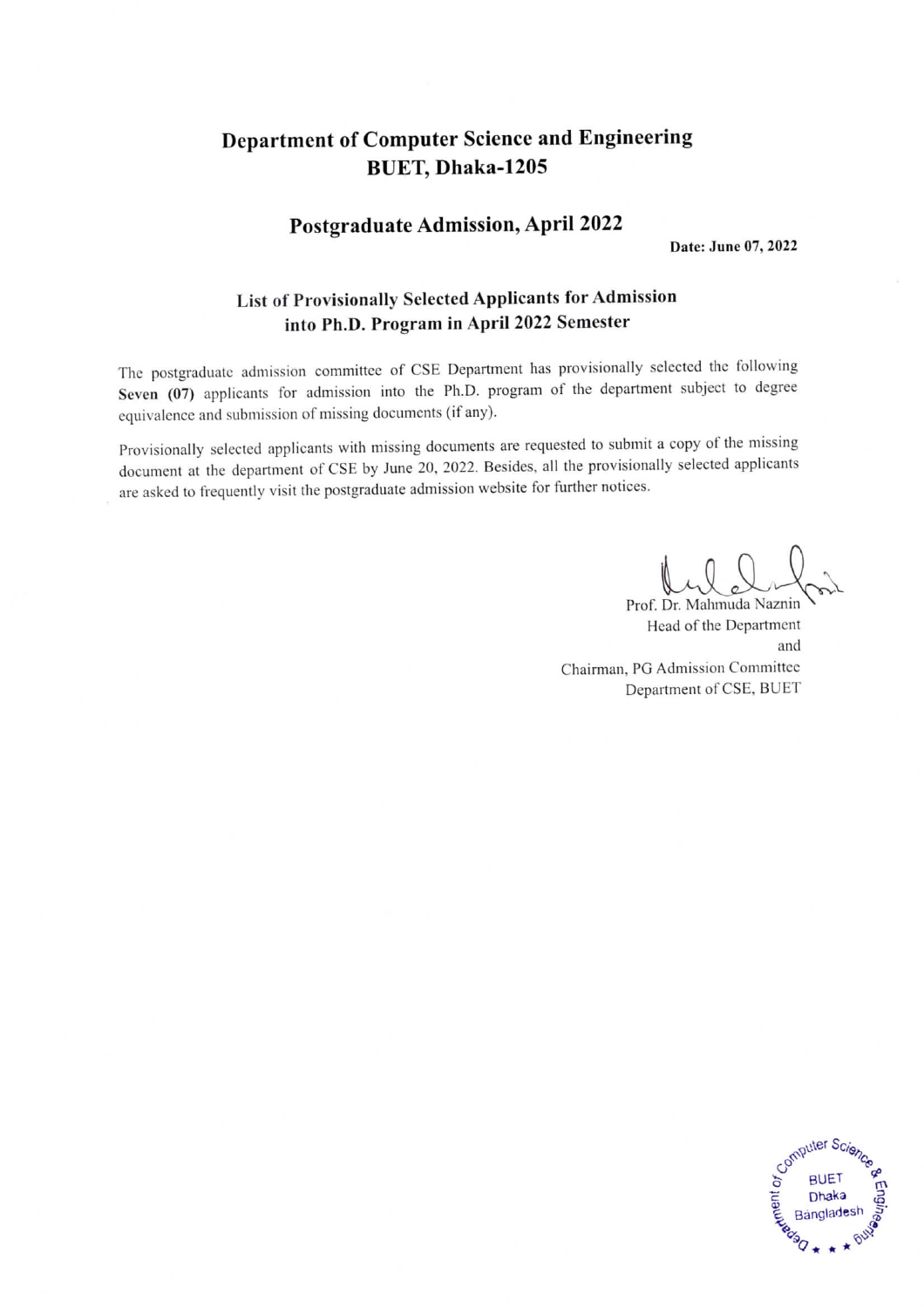# Department of Computer Science and Engineering BUET, Dhaka-1205

# Postgraduate Admission, April 2022

Date: June 07, 2022

### List of Provisionally Selected Applicants for Admission into Ph.D. Program in April 2022 Semester

| SI.<br>No.     | Applicat<br>ion<br><b>Serial</b><br>No. | Name of<br>the<br>Applican<br>t | <b>Previous Institute</b>                                    | Prospective<br><b>Supervisor</b> | <b>Status</b> | <b>Progress</b>                                                                                                                                                      |
|----------------|-----------------------------------------|---------------------------------|--------------------------------------------------------------|----------------------------------|---------------|----------------------------------------------------------------------------------------------------------------------------------------------------------------------|
| 1              | 50079                                   | Prottoy<br>Saha                 | Khulna University<br>of Engineering &<br>Technology          | Dr. Md.<br>Shamsuzzoha<br>Bayzid | Part-tim<br>e | Waiting for<br>degree<br>equivalence,<br>submission of<br><b>Testimonial</b> from<br>Authorized<br>Person (DSW/<br>Proctor) from the<br>last institution<br>attended |
| $\overline{2}$ | 50165                                   | Nahida<br>Nigar                 | University of<br>Chittagong                                  | Dr. A.K.M.<br>Ashikur Rahman     | Full-tim<br>e | Waiting for<br>degree<br>equivalence                                                                                                                                 |
| 3              | 50194                                   | Punam<br><b>Biswas</b>          | Bangladesh<br>University of<br>Engineering and<br>Technology | Dr. Tanzima<br>Hashem            | Part-tim<br>e | Waiting for<br>further<br>verification                                                                                                                               |
| $\overline{4}$ | 50389                                   | Sujoy Das                       | Bangladesh<br>University of<br>Engineering and<br>Technology | Dr. Md. Saidur<br>Rahman         | Full-tim<br>e | Waiting for<br>further<br>verification                                                                                                                               |
| 5              | 50446                                   | Md<br>Shohel<br>Khan            | Bangladesh<br>University of<br>Engineering and<br>Technology | Dr. Md. Shohrab<br>Hossain       | Full-tim<br>e | Waiting for<br>further<br>verification                                                                                                                               |